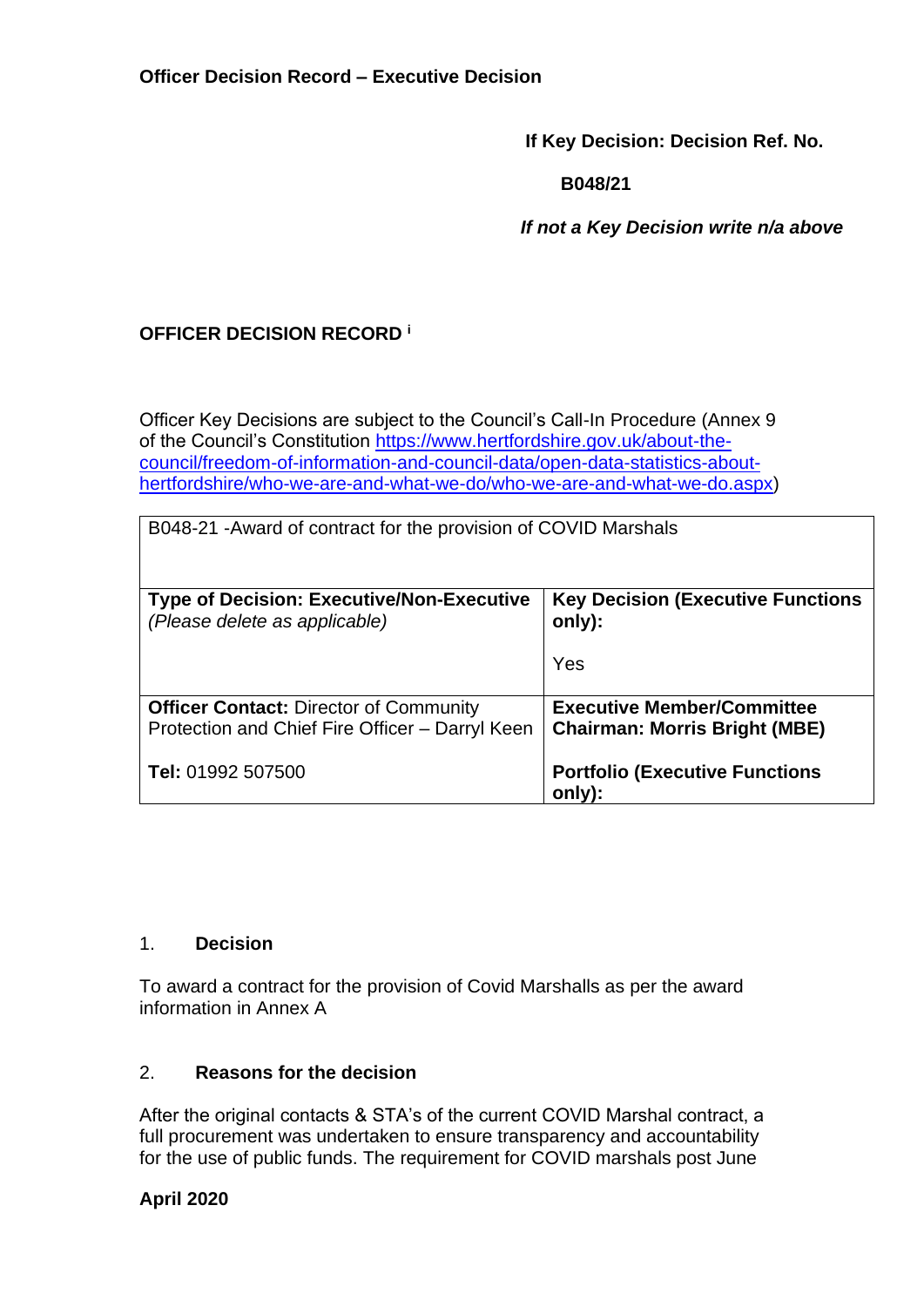2021 is essential to mitigate any potential resurgence of COVID-19 in Hertfordshire and reinforce the current or subsequent new guidance issued from Government and Health Protection Board.

Following an open accelerated procedure, we are now in position to award the contract as per Annex A

#### 3. **Alternative options considered and rejected**

None

4. **Consultation** *(see Summary of Requirements below)*

**Was any Councillor consulted? Yes** *(delete as applicable)*

**If yes:**

(a) Comments of Executive Member/Committee Chairman *(delete as applicable)*

Cllr Bright has confirmed by email in  $10<sup>th</sup>$  June that he is content and supports the decision made.



 $B048_21 -$  Provision

(b) Comments of other consultees

#### 5. **Any conflict of interest declared by a councillor who has been consulted in relation to the decision**

#### **None**

 *(If a Councillor declares a conflict of interest DO NOT PROCEED without seeking advice from Democratic Services or Legal Services).* 

6. [**Following consultation with the Executive Member/Committee Chairman,] I am proceeding with the proposed decision.** *(delete words in square brackets if no requirement to consult the Executive Member/Committee Chairman)*

Signed: …………………………

Title: …Director of Community Protection and Chief Fire Officer…

Date: 10<sup>th</sup> June 2021

**April 2020**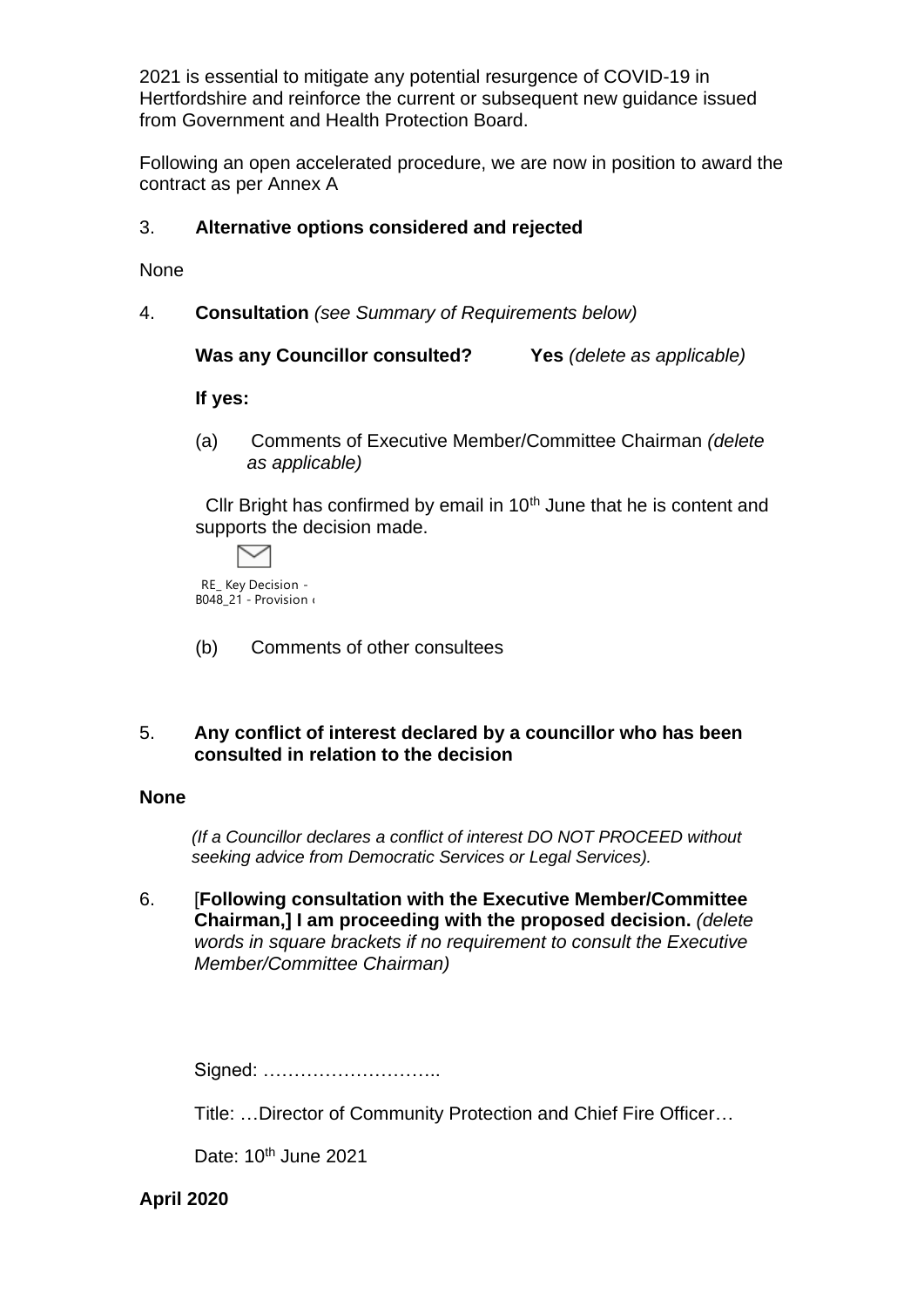Copies of record to:

- All consultees
- hard & electronic copy (if required to be made available for public inspection) to Democratic Services Manager - Room 213 County Hall.<sup>ii</sup>

# **Summary of Requirements to Inform/Consult Councillors**

| <b>Significance of Proposed Action</b> | <b>Controversial</b> | <b>Relevant Councillor(s) to be Consulted</b>                                      |
|----------------------------------------|----------------------|------------------------------------------------------------------------------------|
| Technical/Professional/                | <b>No</b>            | No need to inform or consult councillors                                           |
| Routine                                |                      |                                                                                    |
| Technical/Professional/                | Yes                  | <b>Executive Functions:</b>                                                        |
| Routine                                |                      | Consult relevant Lead Executive Member and,<br>where appropriate, Local Councillor |
|                                        |                      | <b>Non-Executive Functions:</b>                                                    |
|                                        |                      | Relevant Committee Chairman and, where<br>appropriate, Local Councillor            |
|                                        |                      |                                                                                    |
| Local                                  | <b>No</b>            | <b>Executive Functions:</b>                                                        |
|                                        |                      | Inform Lead Executive Member and Local<br>Councillor                               |
|                                        |                      | <b>Non-Executive Functions:</b>                                                    |
|                                        |                      | <b>Inform Local Councillor</b>                                                     |
|                                        |                      |                                                                                    |
| Local                                  | Yes                  | <b>Executive Functions:</b>                                                        |
|                                        |                      | <b>Consult Lead Executive Member and Local</b><br>Councillor                       |
|                                        |                      | <b>Non-Executive Functions:</b>                                                    |
|                                        |                      | <b>Consult Local Councillor</b>                                                    |
|                                        |                      |                                                                                    |
| General or County-wide                 | <b>No</b>            | <b>Executive Functions:</b>                                                        |
|                                        |                      | Consult relevant Lead Executive Member (s)                                         |